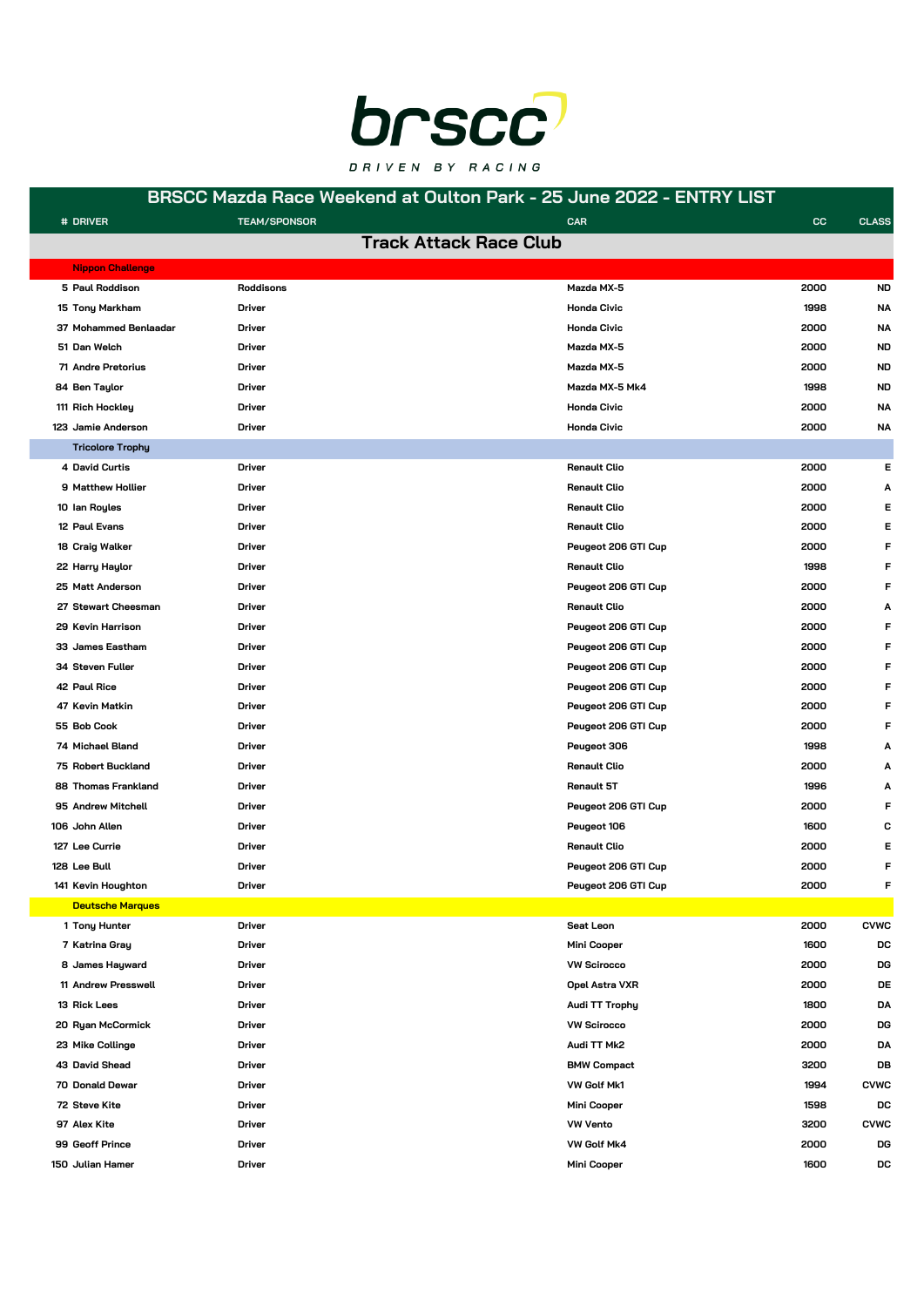## **BRSCC Fiesta Junior Championship**

| 2 Albert Webster       | <b>Driver</b>                     | Ford Fiesta Mk6 ST150   | 2000 | ST150 |
|------------------------|-----------------------------------|-------------------------|------|-------|
| 3 Harry England        | 20Ten Racing                      | Ford Fiesta Mk7 Zetec S | 2000 | Mk7   |
| 11 Ben Mulryan         | <b>Race Car Consultants</b>       | Ford Fiesta Mk6 ST150   | 2000 | ST150 |
| <b>19 Daniel Lewis</b> | JamSport Racing                   | Ford Fiesta Mk6 ST150   | 2000 | ST150 |
| 26 Thomas Jack Lee     | <b>Race Car Consultants</b>       | Ford Fiesta Mk6 ST150   | 2000 | ST150 |
| 32 Luke Hilton         | Jamsport Racing                   | Ford Fiesta Mk6 ST150   | 2000 | ST150 |
| 41 Archie Handy        | <b>Driver</b>                     | Ford Fiesta Mk6 ST150   | 2000 | ST150 |
| 46 Lucas Hayden        | Jamsport Racing                   | Ford Fiesta Mk6 ST150   | 2000 | ST150 |
| 47 James Pope          | <b>Driver</b>                     | Ford Fiesta Mk6 ST150   | 2000 | ST150 |
| 48 Jasmine Shaw        | 20Ten Racing                      | Ford Fiesta Mk6 ST150   | 2000 | ST150 |
| 98 Lexie Belk          | JamSport Racing                   | Ford Fiesta Mk6 ST150   | 2000 | ST150 |
| 99 Sid Smith           | JamSport Racing - Green Recycling | Ford Fiesta Mk6 ST150   | 2000 | ST150 |
| 144 George Foxlow      | <b>RHI Service Ltd</b>            | Ford Fiesta Mk6 ST150   | 2000 | ST150 |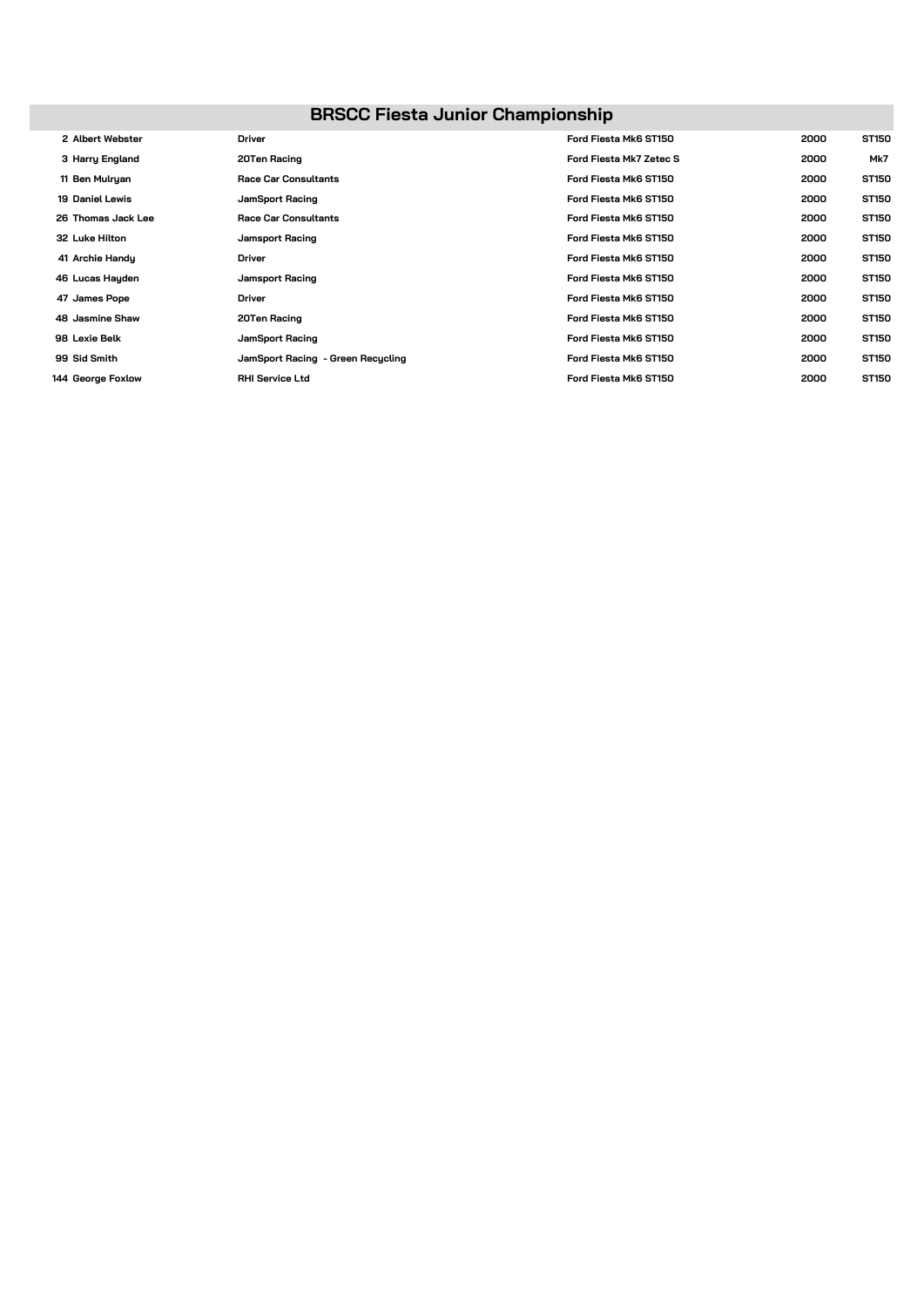#### **Modified Fords Series**

| 2 John Edwards-Parton     | <b>Driver</b>                             | Fiesta XR2               | 1600 | с         |
|---------------------------|-------------------------------------------|--------------------------|------|-----------|
| 3 Ashley Shelswell        | Mawsley Motor Company/A S Racing          | Sierra Xr4i              | 3700 | Α         |
| 8 Daz Owen                | Owen M'Sport/Chase Recycling              | <b>Escort MK1 RSR</b>    | 2400 | <b>SB</b> |
| 12 Tim Sandhu             | <b>RC Watches</b>                         | Fiesta ST150             | 2000 | в         |
| 13 Dave Barrett           | <b>MTS Motorsport</b>                     | Fiesta MK4               | 1600 | С         |
| 21 Mark Hadfield          | Team Hadfield Motorsport                  | Puma                     | 1600 | c         |
| <b>30 Richard Sanders</b> | Sparrowhawk Racing - Kent Motorsport      | Fiesta ST150             | 2000 | в         |
| 33 Paul Nevill            | T Nevill & Co Ltd                         | <b>Escort MK2</b>        | 2300 | B+        |
| 37 Paul Daly              | Driver                                    | <b>Focus RS FWD</b>      | 2000 | Α         |
| 56 Piers Grange           | <b>PRG Trailers</b>                       | <b>Escort MK2</b>        | 2600 | B+        |
| 58 Dave Gadd              | <b>DWG Scaffolding &amp; Brickwork</b>    | <b>Escort MK1</b>        | 2700 | B+        |
| 59 Jack Gadd              | <b>DWG Scaffolding &amp; Brickwork</b>    | <b>Escort MK1 RSR</b>    | 2600 | SB        |
| 76 Kevan Hadfield         | <b>Driver</b>                             | Puma                     | 1700 | c         |
| <b>80 Richard Rudd</b>    | <b>Aldridge Airconditioning</b>           | <b>Escort MK1 RSR</b>    | 2000 | <b>SA</b> |
| 81 Paul Connell           | <b>PCR Performance</b>                    | Sierra Cosworth RS500    | 2000 | Α         |
| 86 Scott Matthias         | <b>FC Paint &amp; Mechanical Services</b> | <b>Escort Cosworth</b>   | 2000 | A         |
| 87 Dave Matthias          | FC Paint & Mechanical Services            | <b>Sapphire Cosworth</b> | 2000 | A         |
| 94 Mac McCarthy           | <b>Team Evil Racing</b>                   | Fiesta ST150             | 2000 | в         |
| 95 Dave Cockell           | <b>CRS Fire Protection Ltd</b>            | <b>Escort Cosworth</b>   | 2000 | A         |
| 97 Justin Fuller          | Driver                                    | Puma                     | 1600 | С         |
| 124 Alex Boam             | <b>Boamerang Racing</b>                   | Fiesta 2006              | 1600 | С         |
| 125 Dan Cowan             | <b>D C Auto Services Ltd</b>              | Fiesta ST150             | 2000 | в         |
| 134 Jason Stone           | Driver                                    | Fiesta ST150             | 2000 | в         |
| 159 Gary Wait             | <b>G W Motorsport</b>                     | <b>Sapphire Cosworth</b> | 2000 | Α         |
| 193 Kester Cook           | <b>SBD Motorsport</b>                     | Fiesta ST150             | 1600 | SB        |
| 195 Ian Biagi             | <b>Driver</b>                             | <b>Focus</b>             | 2000 | B         |
| 222 Sam Daffin            | <b>Driver</b>                             | Fiesta Mk5               | 1600 | B+        |
| 260 AJ Howe               | Solar Motorsport                          | <b>Focus Estate</b>      | 1600 | B+        |
| 888 Dan Minton            | <b>Minton Racing</b>                      | <b>Escort Mk2</b>        | 2000 | в         |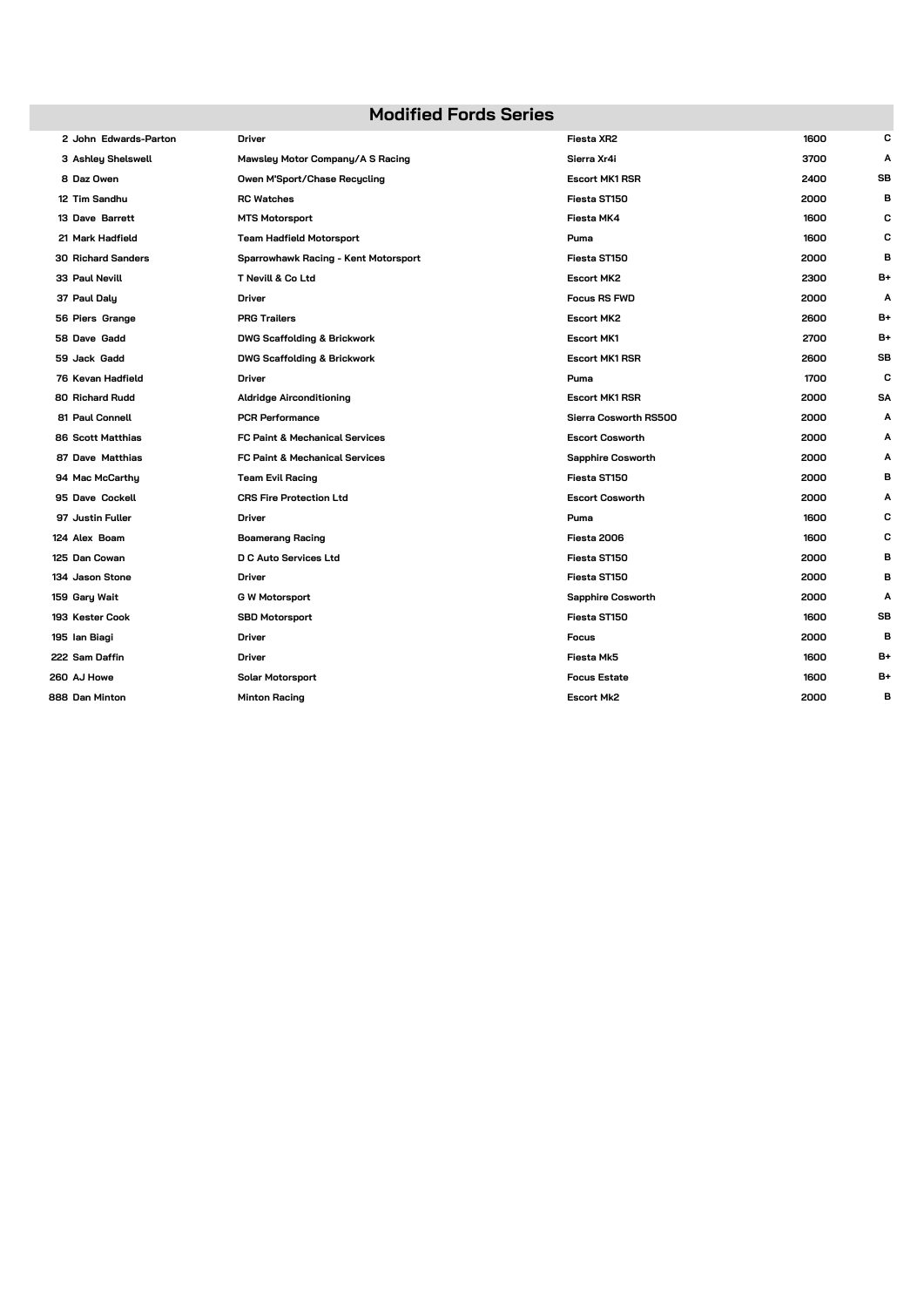# **AIRTEC Motorsport Fiesta Championship**

| 1 Rob Smith          | <b>GRN Green Recucling</b>                      | Ford Fiesta ST240 Turbo | 1600       | <b>ST240</b> |
|----------------------|-------------------------------------------------|-------------------------|------------|--------------|
| 5 Barry John McHenry | Dunshaughlin Motor Company / Kellett Motorsport | Ford Fiesta ST240 Turbo | 1600       | <b>ST240</b> |
| 7 Adam Burdis        | Adam Racing 7                                   | Ford Fiesta ST150       | 2000       | ST150        |
| 11 Ethan Rogers      | 20Ten Racing                                    | Ford Fiesta ST240 Turbo | 1600       | <b>ST240</b> |
| 12 Spencer Stevenson | 20Ten Racing / Russell James Windows and Doors  | Ford Fiesta ST240 Turbo | 1600       | <b>ST240</b> |
| 14 Simon Horrobin    | <b>Specweld Ltd</b>                             | Ford Fiesta ST240 Turbo | 1600       | ST240        |
| 15 Marco Ricci       | <b>Driver</b>                                   | Ford Fiesta ST240 Turbo | 1600       | <b>ST240</b> |
| 20 Luke Bannister    | 20Ten Racing                                    | Ford Fiesta ST240 Turbo | 1600       | ST240        |
| 22 Nick Moore        | <b>EAC Misty Racing</b>                         | Ford Fiesta ST150       | 2000       | ST150        |
| 27 Marlo Cordell     | JamSport Racing                                 | Ford Fiesta ST240 Turbo | 1600       | ST240        |
| 46 Jamie Going       | JamSport Racing                                 | Ford Fiesta ST240 Turbo | 1600       | <b>ST240</b> |
| 50 Dylan Hotchin     | Driver                                          | Ford Fiesta ST240 Turbo | 1600       | <b>ST240</b> |
| 52 Alastair Kellett  | <b>Kellett Motorsport</b>                       | Ford Fiesta ST240 Turbo | 1600       | <b>ST240</b> |
| 66 William Kellett   | <b>Kellett Motorsport</b>                       | Ford Fiesta ST240 Turbo | 1600       | ST240        |
| 69 Matt Chambers     | Madison                                         | Ford Fiesta ST150       | 2000       | <b>ST150</b> |
| 88 John Cooper       | SIMPLY CAR SALES                                | Ford Fiesta ST240 Turbo | 1600       | ST240        |
| 89 Joseph Knight     | <b>Specialized Motorsport</b>                   | Ford Fiesta ST150       | 2000       | ST150        |
| 100 Stuart Robbins   | Indugo Refinishing                              | Ford Fiesta ST240 Turbo | 1600       | <b>ST240</b> |
| 111 Zachary Lucas    | <b>JRW Motorsport</b>                           | Ford Fiesta ST240 Turbo | 1600 ST240 |              |
| 121 David Nye        | Daniels M/S. Fixings & Powertools Ltd           | Ford Fiesta ST240 Turbo | 1600 ST240 |              |
| 246 Jenson Brickley  | JBS Commercials/20Ten Racing                    | Ford Fiesta ST240 Turbo | 1600       | ST240        |
| 664 Connor Blackburn | Blackburn & Co. Ltd                             | Ford Fiesta ST240 Turbo | 1600       | <b>ST240</b> |
| 888 Thomas Davis     | RPM Motorsport/Speedway Garage & Mot            | Ford Fiesta ST150       | 2000       | ST150        |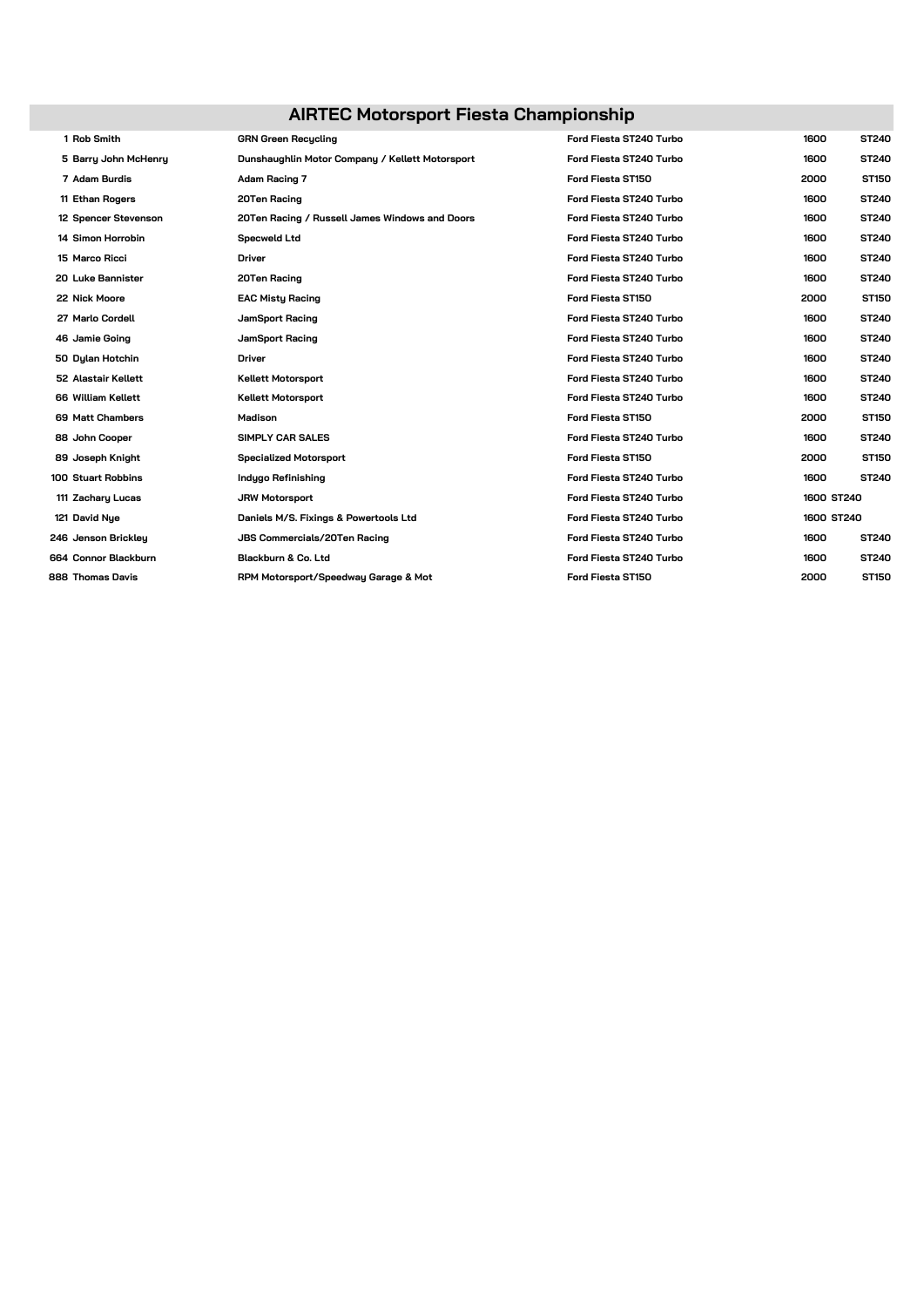# **500 Owners Association - The Lewis Evans Trophy Race**

| 3 Andy Raynor      | <b>Driver</b> | Kieft CK54               | 500 | P3             |
|--------------------|---------------|--------------------------|-----|----------------|
| 7 Nigel Challis    | <b>Driver</b> | Cooper Mk 8              | 499 | P3             |
| 8 Roy Hunt         | <b>Driver</b> | <b>Martin Norton 500</b> | 500 | P3             |
| 16 Stuart Wright   | <b>Driver</b> | Cooper Mk XI             | 500 | P3             |
| 33 Jonathan Morris | <b>Driver</b> | Waye 500                 | 500 | P <sub>2</sub> |
| 53 Simon Dedman    | <b>Driver</b> | Cooper Mk 10             | 499 | P3             |
| 64 Richard Kelly   | <b>Driver</b> | Cooper MK V              | 500 | P1             |
| 86 Andrew Turner   | <b>Driver</b> | Cooper MK9               | 500 | P <sub>3</sub> |
| 94 Douglas McLay   | <b>Driver</b> | Cooper MK 8              | 500 | P3             |
| 99 Alex Wilson     | <b>Driver</b> | Cooper MK10              | 500 | P <sub>3</sub> |
|                    |               |                          |     |                |